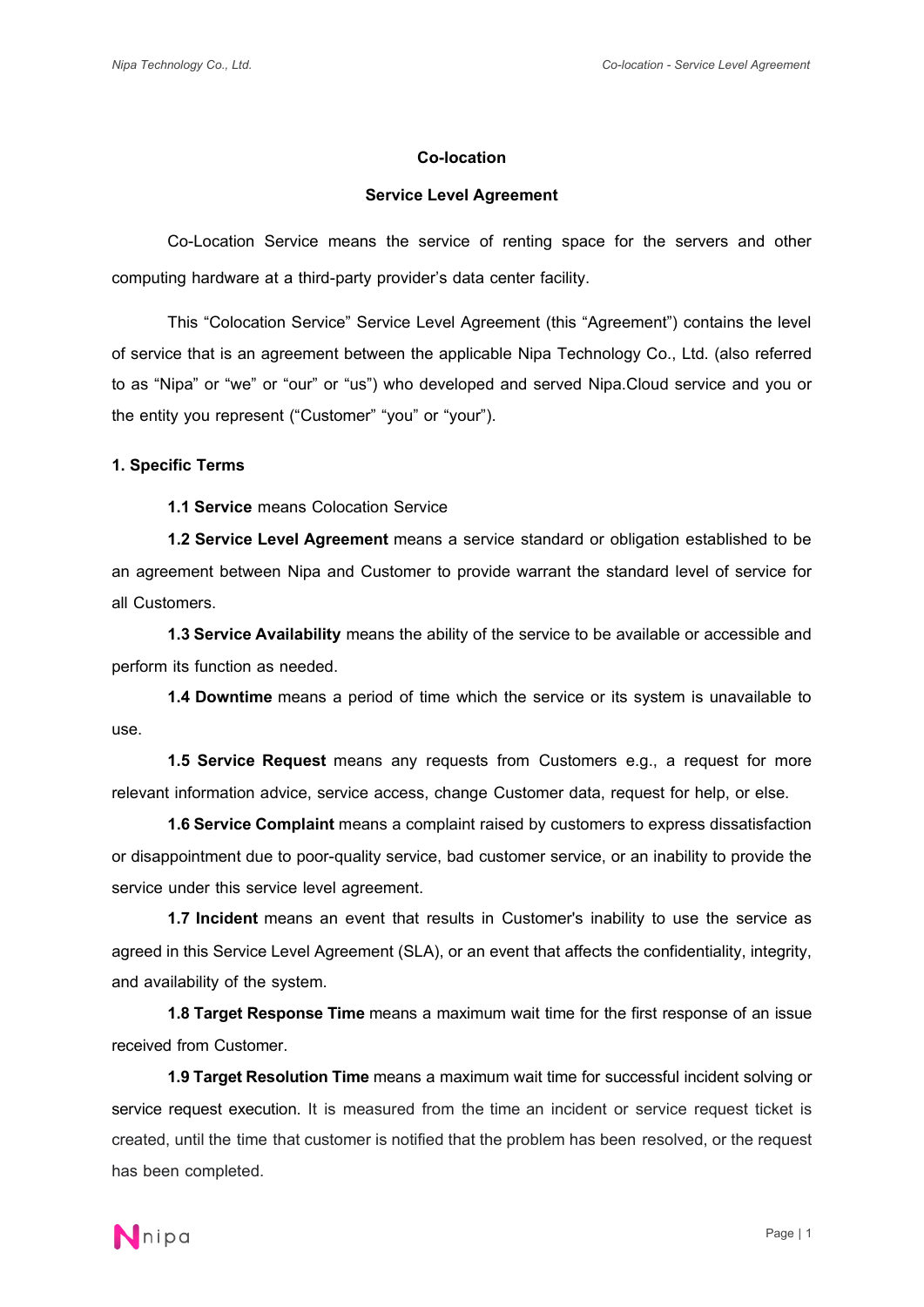**1.10 Every day** means from Monday to Sunday including public holidays and any holidays following Cabinet resolution or Nipa's holidays

**1.11 Ticket** means an issue from Customer via nipa.cloud/ticket or created by the staff in ticket system.

**1.12 Precision Air Conditioning System** means a refrigerating equipment specifically designed to provide precise control of temperature and humidity in data center.

**1.13 Modular UPS** means a Modular Uninterruptible Power Supply, a flexible and redundant power protection, used to adapt the UPS power to power needs in data center.

## **2. Service Scope**

Nipa agrees to provide you the service in the scope as follows:

2.1 Nipa will provide a server rack space, and network in Nipa Internet Data Center (IDC) following Customer's requests (including electricity).

2.2 Nipa IDC will cover internet network, security system, precision air conditioning system, modular ups to provide power redundancy at least 1 hour, and other helpful facilities as follows:

# **3. Service Hours**

#### **3.1 Co-location Service Hour**

| <b>Service</b>                                        | <b>Time</b> | Day       |
|-------------------------------------------------------|-------------|-----------|
| Server Installation/Uninstallation, Configuration and | 24 Hours    | Every day |
| Maintenance                                           |             |           |

#### **3.2 Service Request and Incident Case Service Hours**

| <b>Service</b>                        | Time            | Day             |
|---------------------------------------|-----------------|-----------------|
| Service Request and Incident Response | 24 Hours        | Every day       |
| <b>Incident Resolution</b>            | 24 Hours        | Every day       |
| <b>Service Request Resolution</b>     | $9$ AM $-$ 6 PM | Monday - Friday |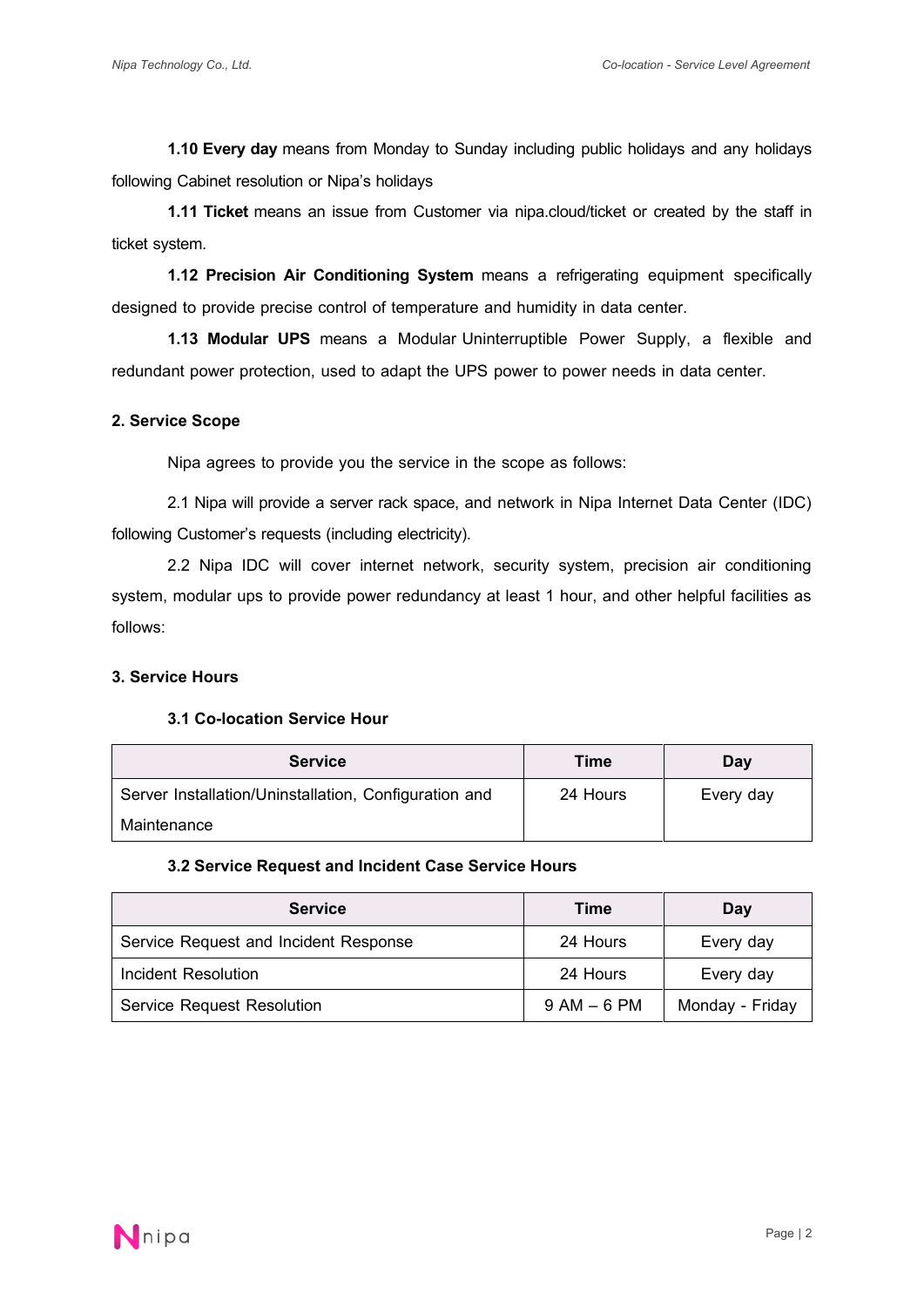# **4. Customer Service and Support**

# **4.1 Sales Support (8/5)**

Our sales support will support and provide any helpful advice or relevant information regarding our service e.g., product or package details, pricing, service solution, and current promotion. Plus, our after-sales support will help you with a transaction and financial service, coordinate with the relevant teams to help you solve the problems under this agreement. You can contact our sales support through the following channels:

Telephone: 02-107-8251 Ext. 413, 416, 417 or 08-6019-4000

Email: sales@nipa.cloud

Website: https://www.Nipa.cloud/contact-sale

Service Hours: Monday –Friday from 9 PM – 6 PM Bangkok time (8x5)

# **4.2 Technical Service Support (24/7)**

Our Technical support will respond to any questions or tickets regarding incidents, service requests, changes, and problems received from Customers. They will help you with technical advice or escalate your ticket to the relevant teams who can help you with your issue. You can contact our technical support through the following channels:

Telephone: 02-107-8251 Ext. 111

Email: support@nipa.cloud

Ticket: http://nipa.cloud/ticket

Service Hours (hrs.): Everyday, 24 hours (24x7)

# **4.3Incident Management**

The Incidents will be managed in order of their priority, from critical to low:

| <b>Priority</b> | <b>Target Response Time</b>  | <b>Target Resolution Time</b> |
|-----------------|------------------------------|-------------------------------|
| Critical        |                              | 4 hours                       |
| High            | via phone, email and ticket: | 4 hours                       |
| <b>Medium</b>   | within 30 mins               | 8 hours                       |
| Low             |                              | 12 hours                      |

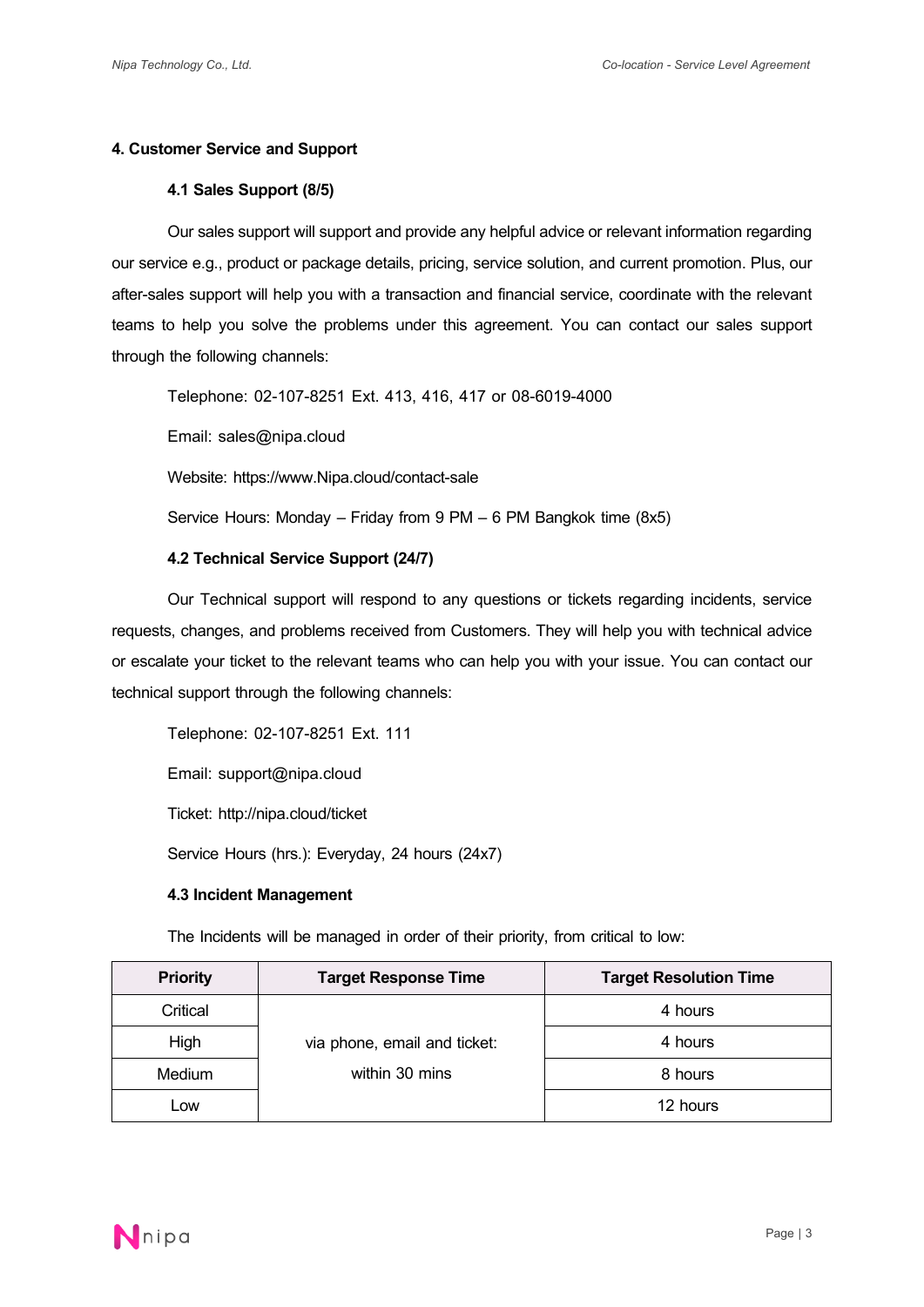#### **Definition**

1. "Critical" or Security Incident refers to incidents that require immediate resolution as they prevent users from using the service and affects the confidentiality, integrity, and availability of mission-critical system such as unauthorized access, system hack, data loss, data leak, or else.

2. "High" refers to incidents that are vitally important and require immediate resolution as broad service users cannot perform mission-critical business.

3. "Medium" refers to incidents that interrupt critical components of the system performance affecting the usability of some functions and could probably have an efficiency impact on the business of some users. These incidents require to be corrected quickly.

4. "Low" refers to incidents that interrupt some system components affecting the operation of some non-critical functions of the individual user. These incidents require to be at regular intervals, with no immediate impact on the system.

#### **4.4 Service Requests Management**

Service Requests will be managed in order of their priority, from high to :

| <b>Priority</b> | <b>Target Response Time</b>  | <b>Target Resolution Time</b> |
|-----------------|------------------------------|-------------------------------|
| High            |                              | 24 hours                      |
| Medium          | via phone, email and ticket: | 36 hours                      |
| Low             | within 30 mins               | 48 hours                      |
| Planned         |                              | following the plan            |

#### **Definition**

1. "High" means any service requests that concern with the critical part of your service usage and could probably cause damage. The requests shall be managed urgently due to the high impact.

2. "Medium" means any service requests that show the necessity of changing service/service details, checking on the service, or asking for helpful advice. The requests shall be managed properly.

3. "Low" means any service requests or questions asking for more service details. The requests shall be managed at regular intervals.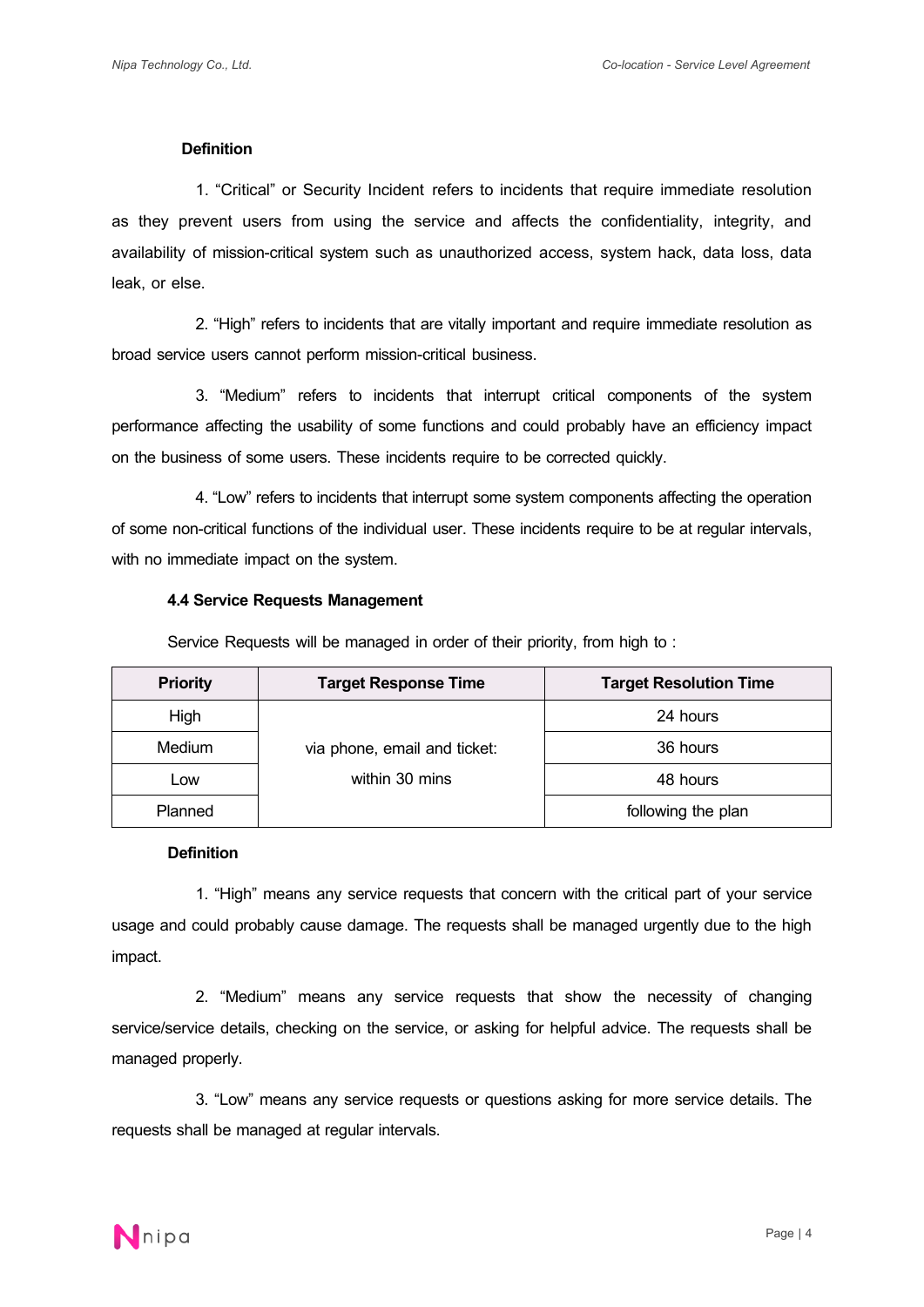4. "Planned" means any service requests that cannot be completed within a short time, need a plan to implement such requests. The duration will vary according to the request and the plan.

## **4.5 Service Complaint**

If Customer encounter any problems with service quality that does not meet the service standard written in this Service Level Agreement (SLA) or if you receive a negative Customer service experience from us, you can report complaints to us through complaints channels at the URL: https://www.nipa.cloud/ complaint.

## **5. Service Warranty**

## **5.1 Service Availability** (Guaranteed Service Uptime)

Nipa will guarantee the Availability of Nipa Internet Data Center at 99.982% guaranteed service uptime, and the Guaranteed Availability of Network is at 99.90%. Nevertheless, if the Uptime falls below the Guaranteed SLA, we will compensate for the downtime with Days of Service added after your end of Service term. The Days of Service Compensation Rate will be calculated and corresponded to Uptime Percent as below:

| <b>Uptime Percentage</b>    | Days of Service added after the end of the Service term |
|-----------------------------|---------------------------------------------------------|
| Lower than 99,982% to 99.0% | 15 Days                                                 |
| Below 99.0% to 95.0%        | 30 Days                                                 |
| <b>Below 95.0%</b>          | 60 Days                                                 |

This Service Level Agreement will only guarantee the extent to the service as set forth in section 2, excluding any events or problems caused by Customer, its affiliates or agent authorized by a Customer beyond our reasonable control. A Downtime due to these following reasons will not be count:

1. A Downtime caused by System maintenance which is already informed Customerof the exact schedule and chose to perform at the minimum impact.

2. A Downtime caused by a service suspension to resolve the emergency damaged hardware issues.

3. A Downtime caused by a scripting error, program error, or system attack resulting from a vulnerability in Customer system.

4. A Downtime caused by a customer's request to suspend the service.

5. A Downtime caused by the failure of CAT-Internet Data Center or Country's Telecommunication Network system.

**N**nipa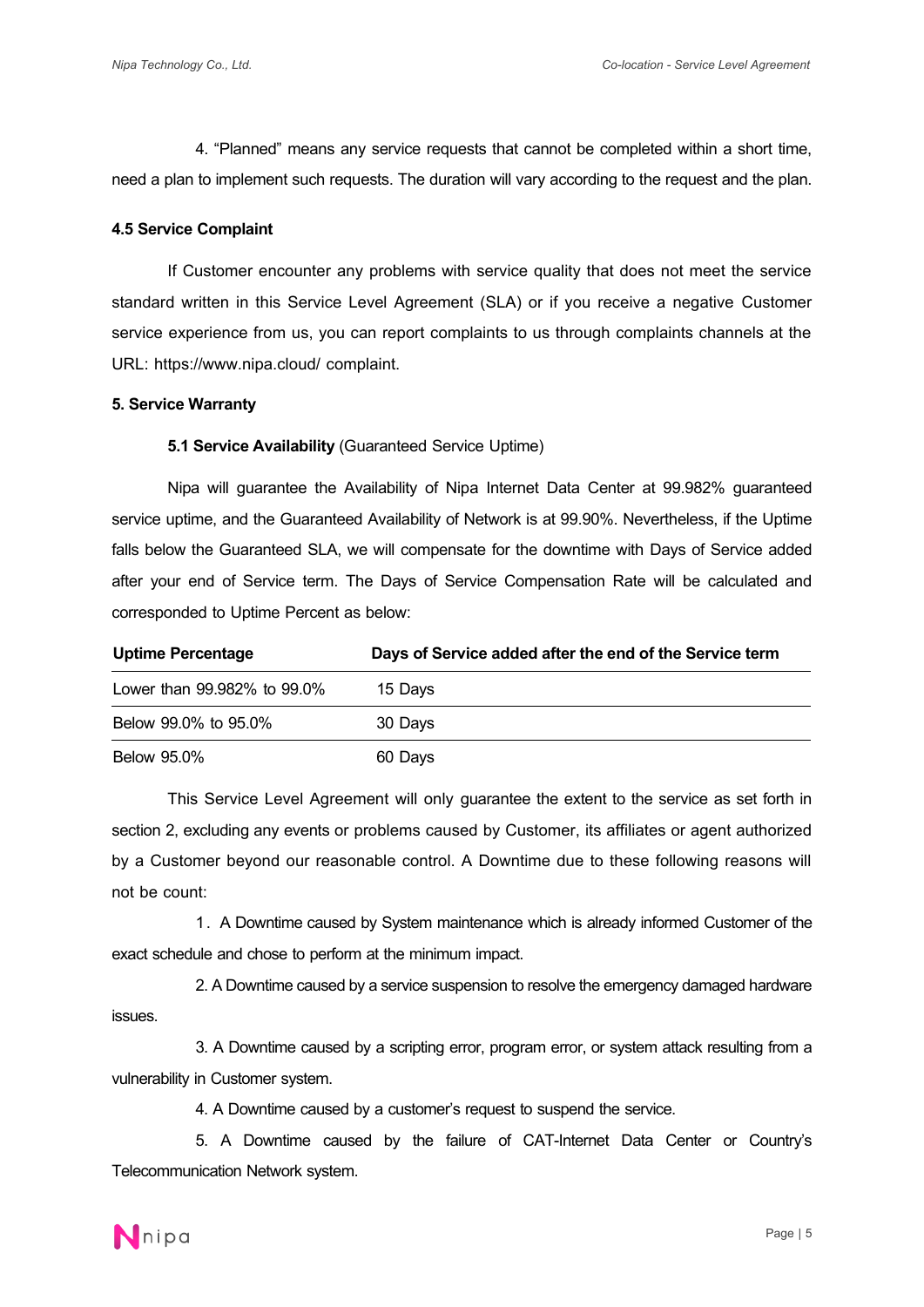### **6. Customer Obligation**

6.1 To use the Co-location room and enter the CAT Telecom building, Customer shall comply strictly with the building's rules. Plus, to use the Co-location room and enter Nipa IDC, Customer shall fill in an application form provided by Nipa and bring an evidence such as your identification card, passport or driving license to Nipa to verify your identity.

6.2 To bring the device into or out of the Nipa IDC area, a Customer will need to fill a device-entering form provided by Nipa every time. Nipa reserves the right to prohibit Customer from bringing the out of Nipa IDC area, if Customer still has outstanding arrears with the company.

6.3 Customer shall pay the service fee before bringing the device into Nipa IDC and using the service. In the following month, Customer shall pay the service fee before the expired date of the service. For instance, Customer may pay the November service fee by October 31.

6.4 Customer shall bring a server with appropriate specifications as stated in the quotation and can operate and connect to a network in Nipa IDC.

6.5 Customer can access the service area of Nipa IDC not more than 10 people at a time, all Customers shall give their name, last name, and ID card number in written form at least 1 day in advance before entering the IDC room.

6.6 Customer shall strictly comply with Thailand Computer-related Crime B.E.2560, applicable laws and regulations, our policies, terms and conditions concerning the service used in the present and the future.

6.7 Customer shall not use the service for BitTorrent, Camfrog, and Proxy/VPN services.

6.8 If Customer requires to change or cancel using an IP Address, Customer will need to send a service request to Nipa at least 1 day in advance for the company to examine the IP Address before returning from Customer. If Nipa detects that there're any problems with the IP Address, Customer may need to fix it before changing or cancelling the IP Address. To change the IP Address, Customer may require to pay the processing fee according to the set price.

 6.9 In case Nipa allows Customer to proceed as outlined in section 6.8, Customer may not be able to request another IP Address within 30 days.

6.10 Customer shall not install any equipment or device that may bring harm or cause damages to Nipa and the overall service. The equipment must be installed only in the area Nipa had provided for Customer. Customer will be liable to pay for the loss (if any) arising out of any damage caused by Customer.

 6.11 The Blade Server installation can be processed for Customer who rents a 1/2 Rack or Full Rack only.

**N**nipa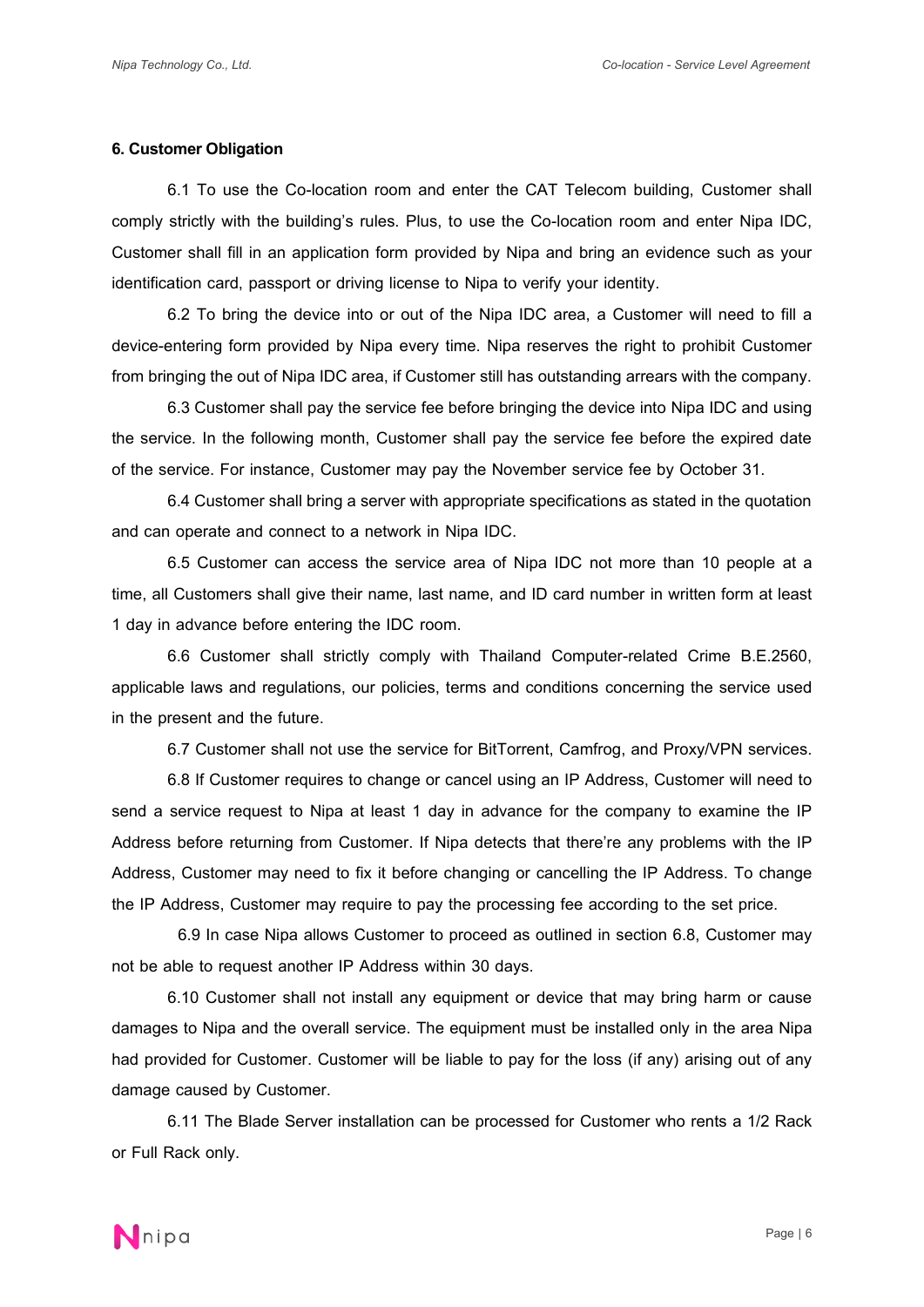6.12 Customer can connect to the Nipa IDC network by using a private network. For instance, using Gigabit Internet, Lease Line, Frame Relay, ATM, E1, or other circuits including Proxy and VPN to connect to the internet via Nipa IDC. By doing so, Customer must pay the connecting fee according to the set price.

6.13 Customer shall not connect any cable link between the server racks. If Customer needs to do so, you will need to send a service request to Nipa for a consideration and Customer must pay the connecting fee according to the set price.

6.14 Customer shall not remove or modify the server rack components.

6.15 Customers are responsible for the server maintenance and are agree that Nipa is not liable to Customer if the server is damage due to force majeure or incidents beyond our reasonable control.

 6.16 Customer may request Nipa IDC staff to reboot or switch on/off your server not more than 3 times a day. Customer will need to send a service request to Nipa in written form giving your IP address or server serial number and clarify the request details. Nipa IDC staff will not reboot or switch on/off your server before receiving a written request from Customer.

6.17 If Nipa detects that Customer has set or used an IP Address that is not allocated by Nipa, resulted in affecting Nipa's network, Nipa will act following these steps:

 6.17.1 Nipa will block any network ports that are in use with that IP address immediately after the detection.

 6.17.2 If Nipa detects this issue a second time within 6 months, Nipa reserves the right to terminate the service to Customer.

6.18 In case of interruption or problems from using the service, Customer who has the authority must inform Nipa as soon as possible by addressing the IP address or Serial of the server with relevant details.

6.19 Customer shall send a service request in written form to change or update personal information such as address, telephone number and e-mail address.

6.20 If Customer requires a service cancellation, Customer will need to send a request to do so at least 1 month in advance before the service expired date. Customer must pay the rest of service fee to bring the server out and cancel other additional services.

6.21 For Customer who requests a service cancellation or being suspended from Nipa, Customer is able to bring back the server from Nipa IDC at any time every day.

# **7. Terms and Conditions**

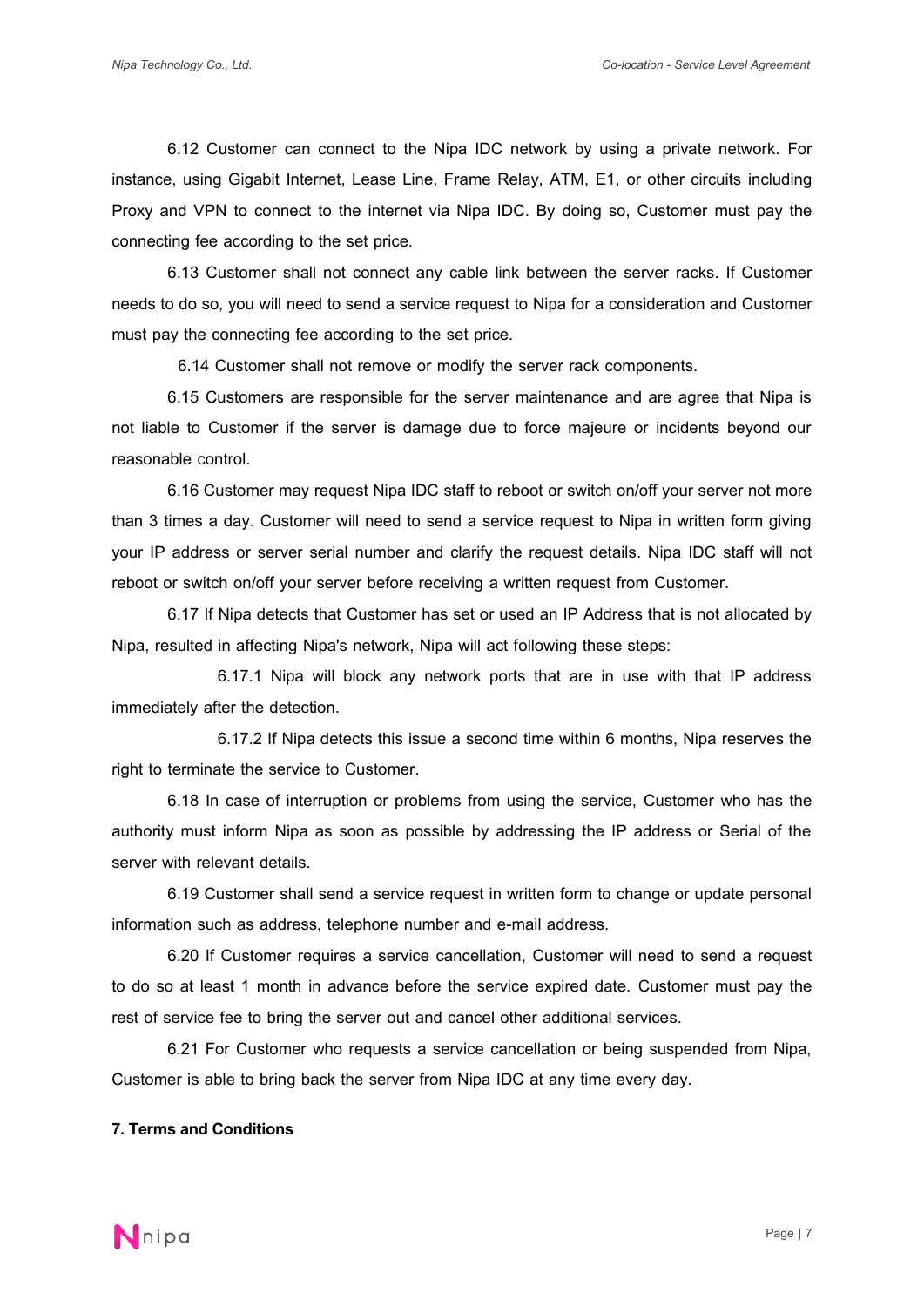7.1 Nipa will not access, user or store an application and Customer data in an instance to ensure that there will be no unauthorized access to your data unless authorized by Customer in written form.

7.2 As Nipa comply with Thailand Computer-related Crime B.E.2560 and its amendment, we are not responsible or liable for the loss or damage arising from your action, and failure caused by circumstances beyond its reasonable control.

7.3 Nipa reserves the right to suspend the service and check the service usage in case that Customer has an unusual amount of data transfer that adversely affects other Customers in the Nipa IDC. Customer has no right to claim any loss or damages from Nipa and Customer is still responsible for service fees arising out of this Agreement.

7.4 The Service Warranty under this agreement will guarantee only the system and service as set forth in section 2, not including any program or application Customer operated to install.

7.5 Nipa shall help and support a service ticket following the criteria and duration as set forth in Sections 4.3 and 4.4 of this Agreement. Nipa reserves the right to close the ticket if a customer does not respond or loss the contact with us for a longer period than stated in this Agreement, which resulted in an inability to proceed until the end of the process. For instance, customer does not respond to the request for more information we need for the operation, or does not respond and check the result of resolving the incident or request, etc. In these cases, we will notify you when a ticket is closed or resolved, you must resubmit the new ticket if you need additional support and help from the previous ticket.

 7.6The following service are not considered to be the primary service included in service scope. Customer must pay the service fee according to the set price.

7.6.1 Moving and changing Network port cable between the server racks

7.6.2 Moving the server rack.

7.7 Nipa reserves the right to suspend the service immediately without prior notice to Customer in the following events:

 7.7.1 Customer is dead, or is a juristic person liquidating the business, or Customer has been ordered by the court to seize the property or be receivership.

7.7.2 Force majeure occurred to Nipa.

7.7.3 Customer forged documents or information to request the service.

7.7.4 Customer uses the service illegally or improperly, or use the service contrary to this Agreement regardless of whether Nipa has notified or not.

7.7.5 Customer defaults on payment of service charges beyond the due date specified in the invoice twice in a row.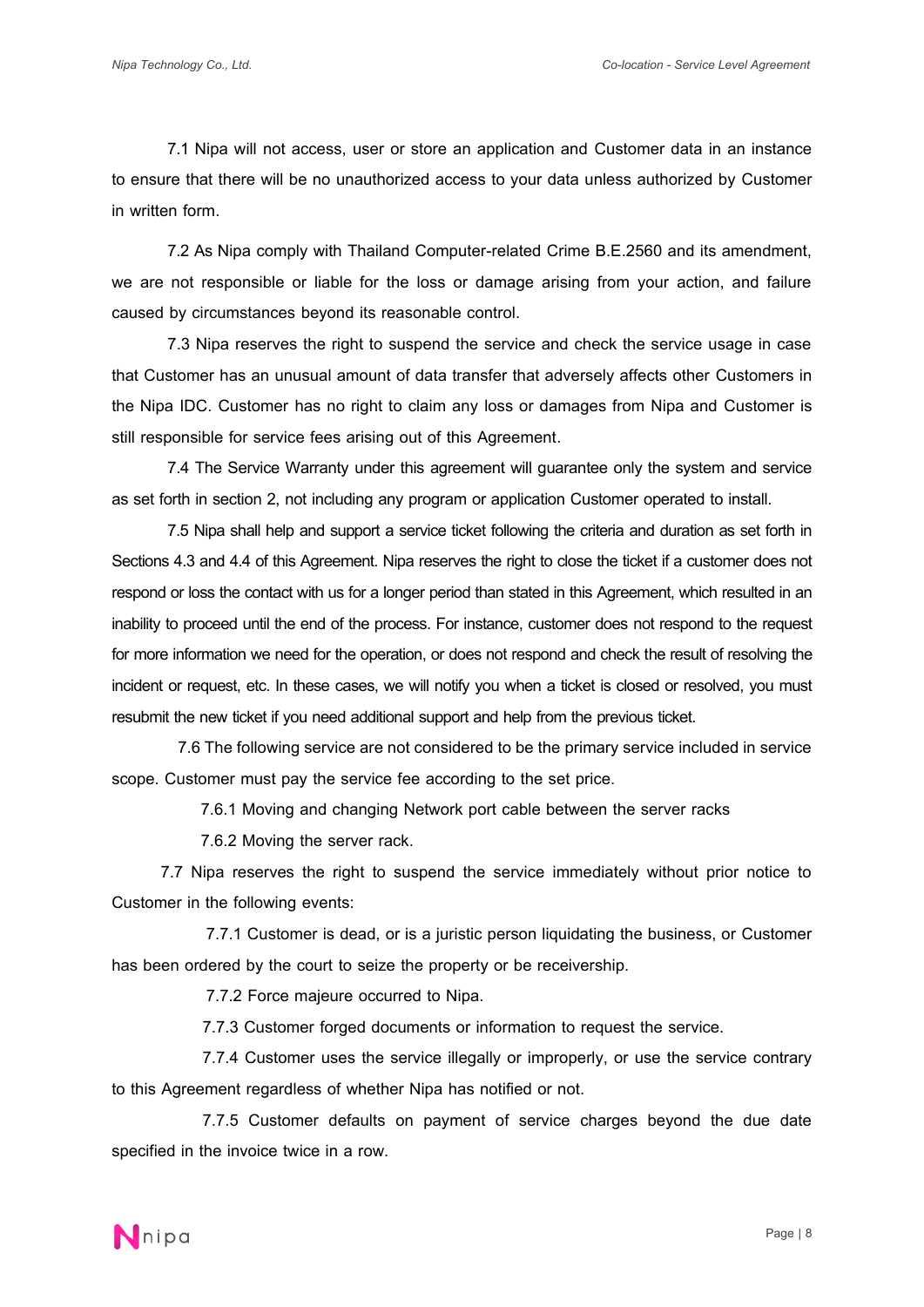7.7.6 Nipa can prove that Customer has used the service to earn benefits with the intention of not paying service charges.

7.7.7 Nipa has to maintain or modify the network used to provide the service.

7.8 During the suspension of the Service, Nipa reserves the right to collect the charges and Service Fees under this Agreement, unless the suspension of the Service has not resulted from fault of Customer.

7.9 Nipa is not responsible for any liability if the program or data on Customer's server is changed, deleted, leaked, or damaged, regardless of any reason, Nipa is pleased to offer the help to trace and investigate to find the person who caused the damage to your application and data.

7.10 If Nips detects an unauthorized use of IP Address without notifying, Customer will be fined 500 baht per number. Using an unauthorized IP Address will cause problems for those who are using that IP Address or those who are authorized to use that IP Address in the future.

7.11 If Customer fails to renew the service for 3 consecutive months, Nipa will cancel your service.

7.12 If Customer has already requested a service cancellation, but does not pick up your server back within 30 days from the last day of payment, Nipa will charge an additional fee. Nipa also does not guarantee the loss of your server, If Customer still does not request a return of the server within 6 months.

7.13 If Customer terminates the service before the expiration date, Nipa reserves the right not to refund any prepaid service.

7.14 If Customer requests for an Add-On Service, or uses the Port, IP Address, Data Transfer and Disk Storage in an excess amount more than the amount Nipa had specified, Nipa will charge additional service fees according to the set rate.

7.15 If Customer does not pay the service fee within 5 days from the due date, Nipa will disconnect the Lan cable first as a warning. Then, Nipa will shut down the server 1 day after that, until you pay for the overdue fee. After the payment, your service cycle will continue by including the day the server was disconnected.

7.16 In case the service is suspended and Customer requires to start using the service again, Nipa will charge a re-installation fee.

7.17 Nipa reserves the right to modify or make such changes, alterations or additions to Agreement as appropriate